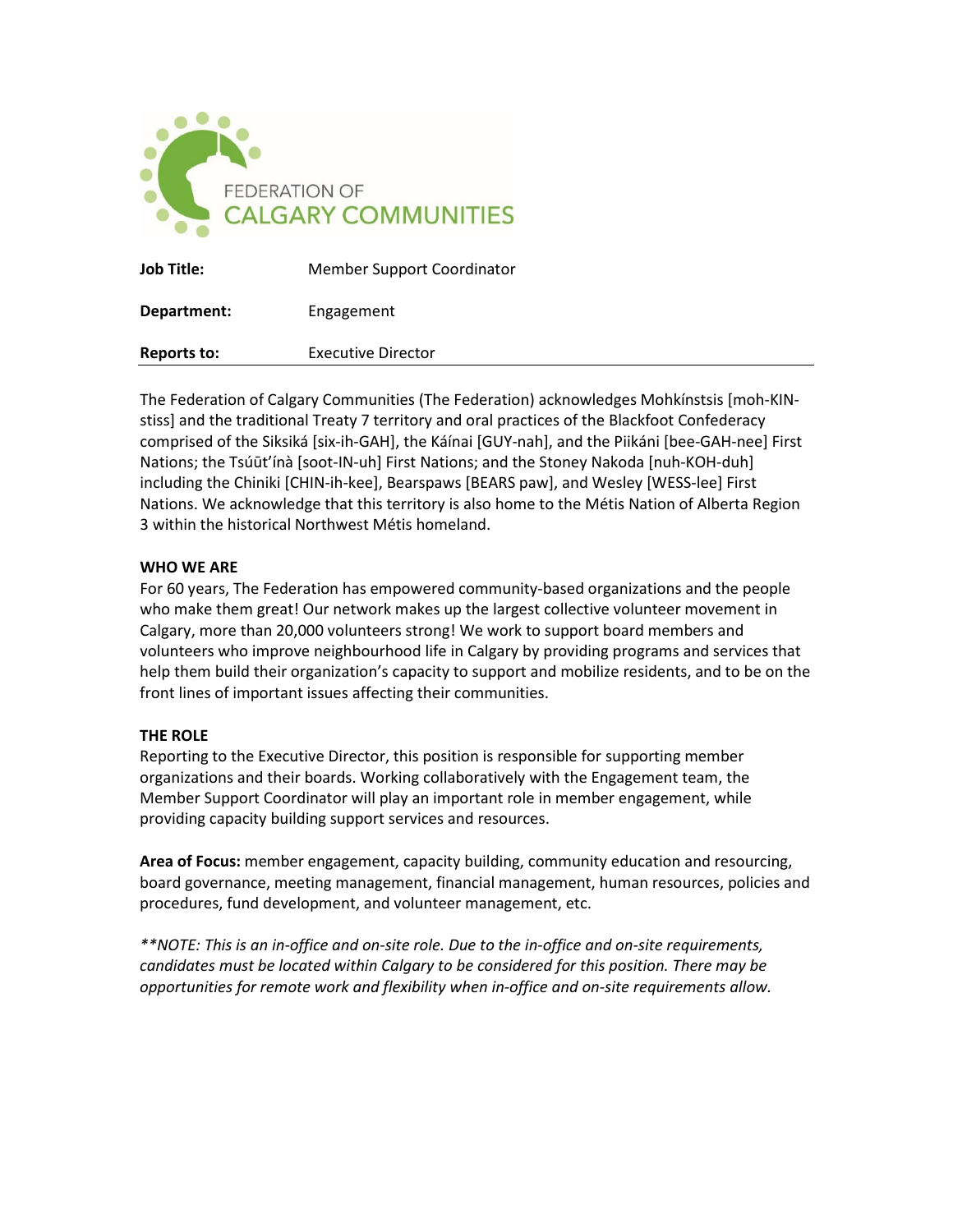# Member engagement

- Develop and execute a membership engagement plan Engage new and existing members to ensure they understand our services and how to access them
- Identify gaps in service delivery and engage members who are not utilizing service offerings
- Develop toolkits, workshops, and other programming and materials (in the areas of focus listed above) to support member engagement
- Facilitate workshops, meetings, and other events (in the areas of focus listed above) to support member engagement
- Work with marketing and communications to develop member engagement materials and information

# Member Support

- Respond to member requests through telephone, email, or in-person to provide one-onone support or referrals
- Support members in developing governance best practices and organizational processes that support organizational sustainability
- Monitor members' needs on an ongoing basis ensuring services are in-line with needs
- Develop and update written resources, in collaboration with partners as appropriate, based on ongoing needs and issues
- Support the Federation by researching best practices around organizational sustainability
- Coordinate the Federation's Peer-to-Peer communication for members

# Admin

- Ensure all member information is entered into the database daily
- Capture great stories from our members and share with communications
- Prepare and provide summary reports of programs and services, including recommendations for future improvements and changes
- Take actions to minimize risks and maximize opportunities for the organization
- Work with Communications to ensure brand elements are maintained
- Contribute to organizational strategy
- Assist in all Federation events
- Other duties as required

# **REQUIREMENTS**

- Minimum of a Business Diploma or related experience
- Exceptional facilitation skills, both live and virtual
- Experience working in a non-profit organization
- Familiar with the Societies Act Alberta preferred
- Ability to manage time effectively and prioritize work to meet tight deadlines
- Problem solving, critical thinking, planning, and organizing
- Ability to work independently and in a team environment
- Strong Microsoft Office 365 (PowerPoint, Word, and Excel) skills
- Fluent in English both verbally and in writing